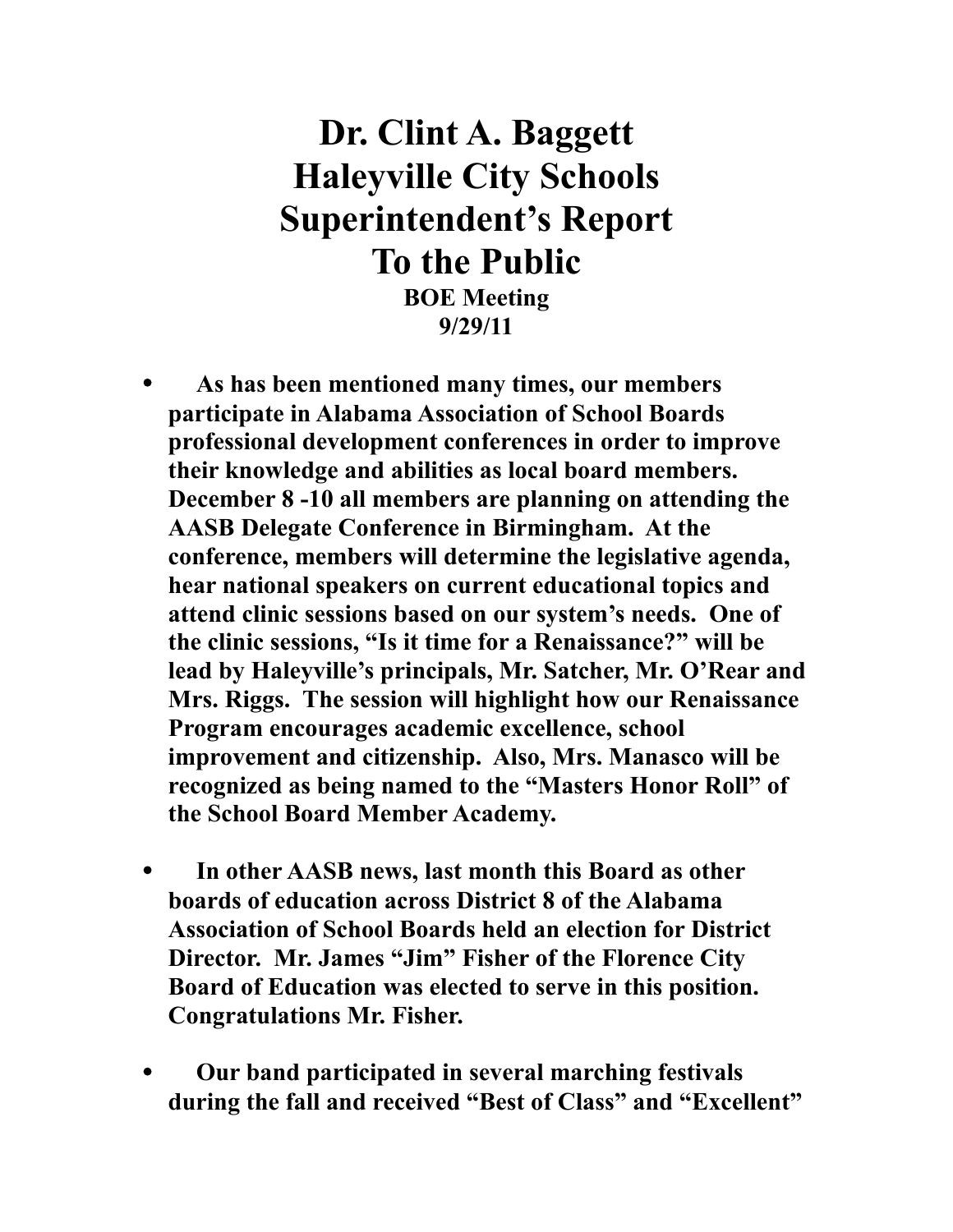**ratings. At the Pell City festival, they competed against larger 5A and 6A class bands and still came away with top awards. In addition to the overall band awards, the auxiliary units, the drum major, the majorettes and the flag corp were recognized for their outstanding performances. We are proud of our band and the progress it is making under the direction of Mr. Reggie Tolbert. Congratulations Roaring Lion Band!** 

- **Tonight I am officially announcing my intention to retire as Superintendent of Haleyville City Schools at the end of this contract year, July 1, 2012. I have been honored and blessed to serve the education community for over thirty years; a time comes when the torch should be passed; that time has for my family and me. Being an old Methodist, I learned, like preachers, to try and leave while most still like you. I hope that's what I'm doing. By announcing now, the Board will have ample time to decide who and how they want to conduct a thorough superintendent search and not leave the system with a void. I'll make other personal comments closer to the retirement date at the end of next June.**
- **This Board held a Work Session earlier today with all members present. Discussions centered on immediate and future personnel needs along with other concerns of the system. No official business was transacted. The next scheduled meeting of this Board is December 13, to be held in the Board Room of HHS at 7:00 p.m. with a Work Session prior if necessary.**

**A G E N D A** HALEYVILLE BOARD OF EDUCATION Regular Session Haleyville High School Board Room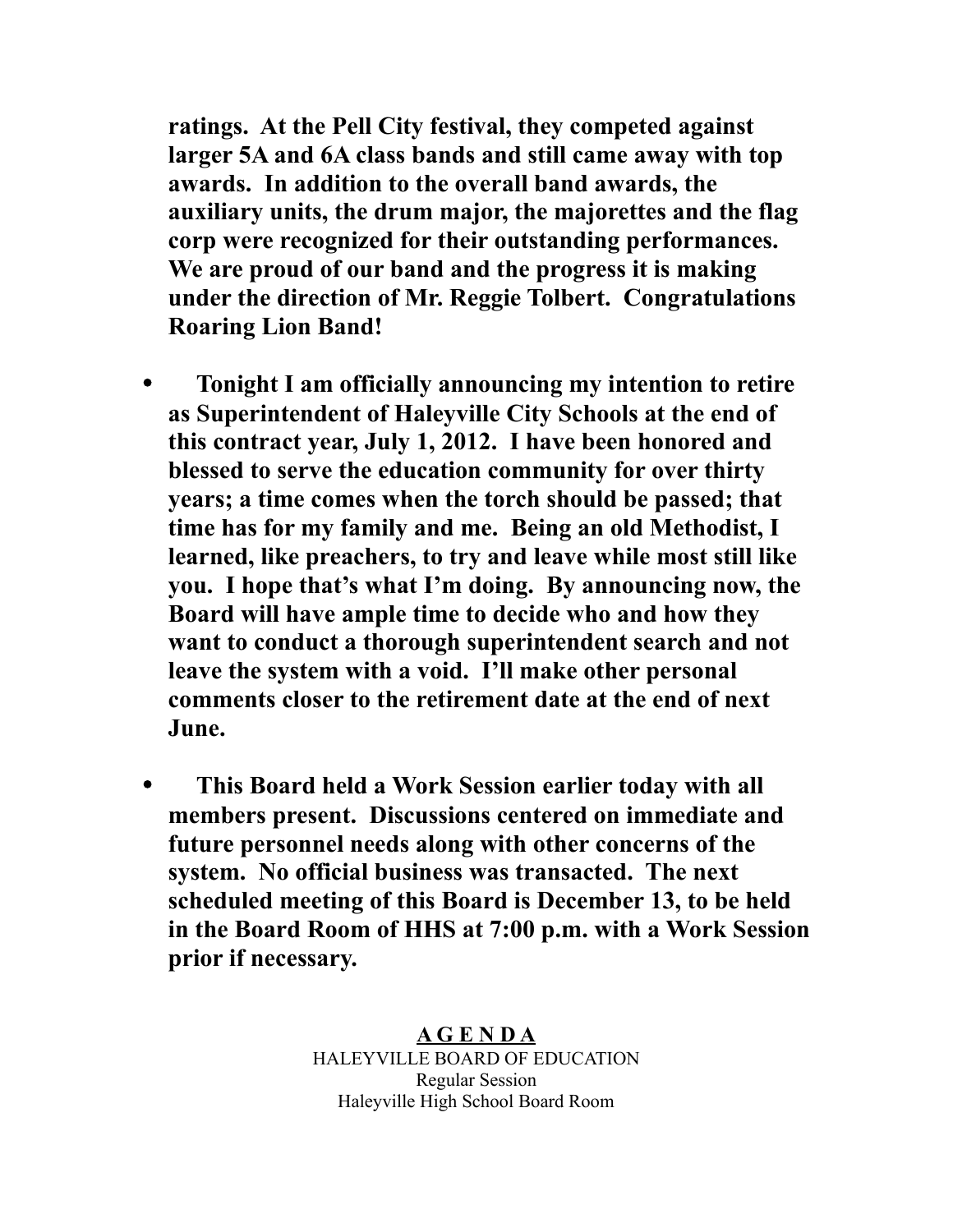## November 29, 2011 – 7:00 p.m.

- A. Call to Order
- B. Establish Quorum
- C. Approval of Agenda
- 

**D.** Approval of Minutes Regular Session October 25, 2011

- E. Old Business
- F. New Business

The superintendent recommended:

- **1.** To consider approving board expenditures for September, 2011, in the amount of \$1,292,092.96 and for October, 2011, in the amount of \$1,440.232.64. The September and October bank statements have been reconciled to the general ledger by the CSFO and approved by the Superintendent.
- **2.** To consider approving substitute teacher list.
- **3.** To consider approving fund Balance Policy in accordance with GASB Statement 54. Policy has been approved by personnel components.
- **4.** To consider approving Lee helms Associates to make application and project management for Safe Rooms for Haleyville High School, Haleyville Middle School, and Haleyville Elementary School.
- 7. To consider approving Revision of Salary Deductions Policy in Accordance with Alabama Code 16-22-6. Policy has been approved by personnel components.

PERSONNEL ADDENDUM: On next page

- G. Any Other Business
	- **5.** To consider approving the following fund-raisers:
		- a. My Call/Transition Team to have a Golf Ball Drop December 5, 2011 through March 2, 2012.
		- **b.** HMS to sell Pizzas, Quesadillas, Cookies, and Cheesecakes from January 9, 2012 through January 27, 2012
- H. Superintendent's Report
- I. Public Relations Report
- J. Hearing Public
- K. Adjournment